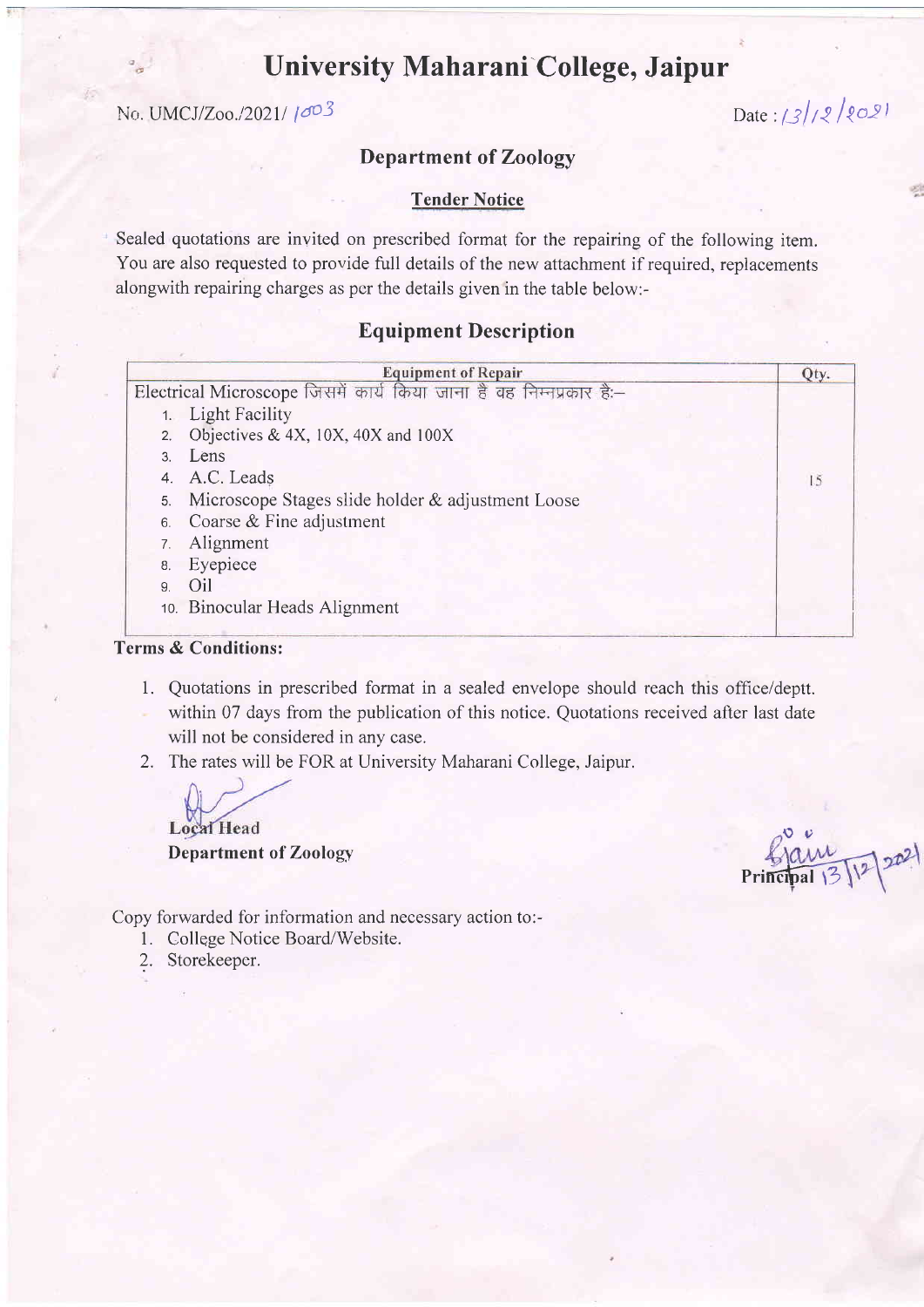# University Maharani College, Jaipur

 $N_{\rm G.}$  UMCJ/Zoo./2021/  $[0.2]$ 

p;r

## Department of Zoology

### **Tender Notice**

Sealed quotations are invited on prescribed format for the supply of the following items. You are also requested to provide full details of the items such as rnake, quality, delivery positions and availability.

## Equipment Description

| <b>Equipment with specification</b>                                                                                                                                                                                                                                                                                                                                                                                                                                                                                                                                                             | Qty. |
|-------------------------------------------------------------------------------------------------------------------------------------------------------------------------------------------------------------------------------------------------------------------------------------------------------------------------------------------------------------------------------------------------------------------------------------------------------------------------------------------------------------------------------------------------------------------------------------------------|------|
| <b>Monocular Microscope</b><br>Monocular head 45" inclined 360" rotating Eye piece 10 X (01 Nos.) par focal achromat objectives<br>4X, 10X, 40X, 100X : Rack and Pinion focus system with safety stopper, Illumiuation halogen/bult<br>in base LED light. Fine focus by slow motion mechanism. Double layer stage with two stageelips. 05<br>Year mechanical and 01 Year electrical warranty, 2 Years AMC                                                                                                                                                                                       | 02   |
| <b>Binocular Microscope</b><br>Monocular head 30" inclined 360" rotation Eye piece 10X, par focal achromat, objectives 4X, 10X,<br>40X, 100X easily interchangeable objectives, Rackless mechanical stage, coaxial coarse/five<br>focusing system with an adjustable tension control and upper limit stop to prevent accidental damage,<br>double layer mechanical stage, reverse angle quadruple nosepiece. Illumiuation (100V-240V) built in<br>intensity controlled LED light with electrical system and on off switch, 05 years mechanical and 01<br>Year electrical warranty, 2 Years AMC. | 01   |
| <b>Pocket Ph meter</b><br><b>Features</b><br>Digital pH/Temperature Meter<br>Type<br>$-2.0 - 16.0$ pH<br>pH Range (pH) :<br>$0.1$ pH<br>pH Resolution :<br>pH Accuracy<br>$\pm 0.1$ pH<br>$0.1^{\circ}C$<br>Temp. Resolution :<br>With standard Buffer solutions                                                                                                                                                                                                                                                                                                                                | 02   |
| Refrigerator<br>260 Litres<br>Double Door<br>٠<br>Frost Free Refrigerator<br>٠<br>With Smart Inverter Compressor<br>$\bullet$<br>Door Cooling<br>$\bullet$<br>Multi Air Flow<br>5 Star                                                                                                                                                                                                                                                                                                                                                                                                          | 01   |

#### Terms & Conditions:

- .1. Quotations in prescribed format in a sealed envelope should reach this office/deptt. within 07 days from the publication of this notice. Quotations received after last date will not be considered in any case.
- 2. The rates will be FOR at University Maharani College, Jaipur.

Local Head and the contract of the contract of the contract of the contract of the contract of the contract of the contract of the contract of the contract of the contract of the contract of the contract of the contract of Department of Zoology

Copy forwarded for information and necessary action to:-

- i. College Notice Board/Website.
- 2. Storekeeper.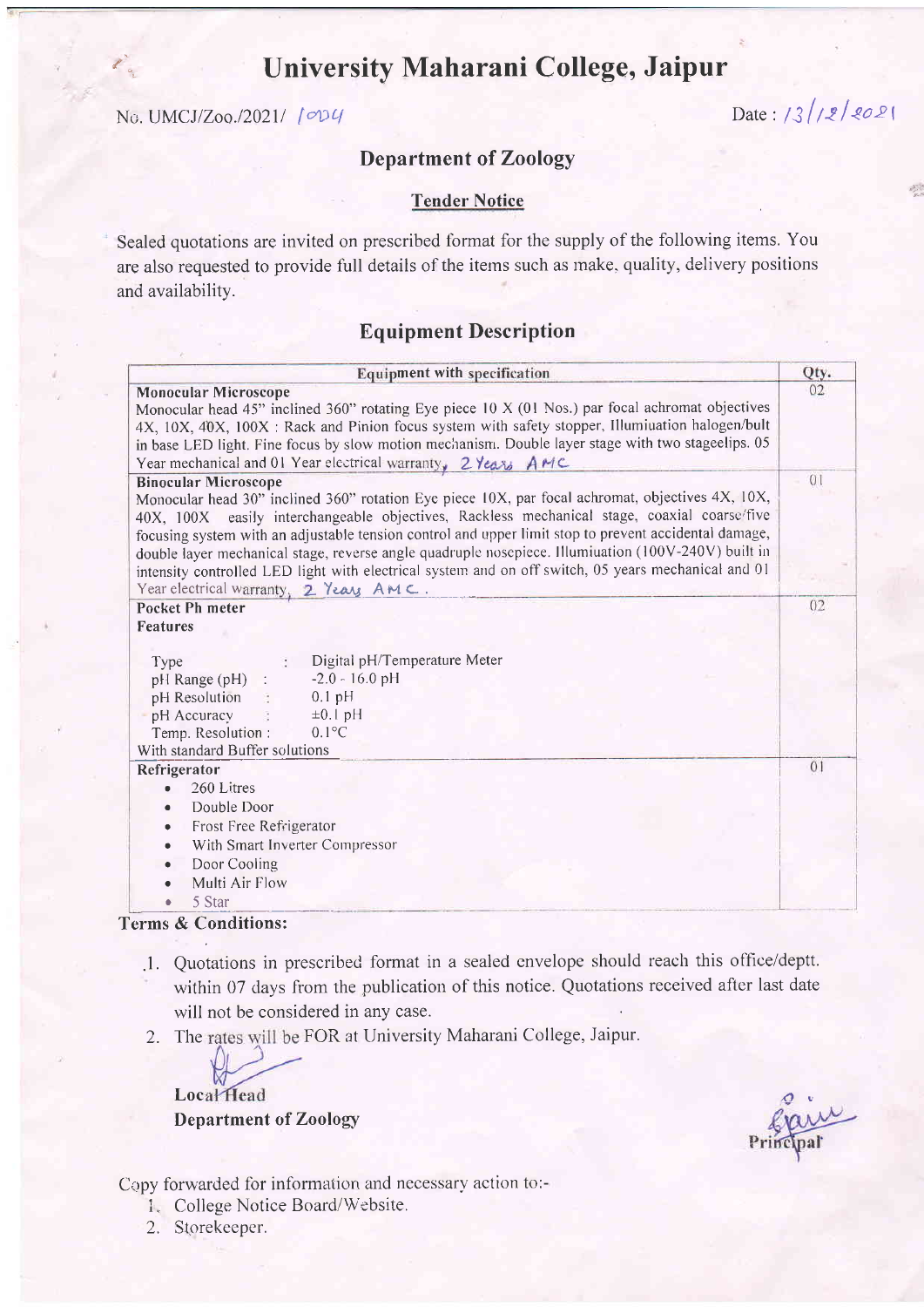# University Maharani College, Jaipur

No. UMCJ/Zoo./2021/ 1005

# Date:  $3/2$   $20$

# **Department of Zoology**

Tender Notice –

Sealed quotations are invited on prescribed format for the supply of the following items. You are also requested to provide full details of the items such as make, quality, delivery positions and availability.

**Consumable Items** 

|                  | <b>Chemicals requirement</b>                   |                                             |
|------------------|------------------------------------------------|---------------------------------------------|
| S.No.            | Name of chemical                               | <b>Quantity</b><br>2.5 Ltr.x $10 = 25$ Ltr. |
| 1.               | Xylene                                         | $100x4 = 400m1$                             |
| 2.               | ø.<br>Acetocarmine                             |                                             |
| $\overline{3}$ . | Acetoorcein                                    | 100mlx4=400ml                               |
| 4.               | Formaldehyde                                   | 40 X 2 80 Ltr.                              |
| 5.               | Hematoxylin                                    | 5 gm.                                       |
| 6.               | Anti sera (ABD) for blood group identification | 4 boxes                                     |
| 7.               | Eosin (alcohol soluble)                        | $25*2=50$ gm                                |
| 8.               | Crystal voilet                                 | $125*2=250$ ml                              |
| 9.               | Jodine                                         | $100*2=200$ gm                              |
| 10.              | WBC diluting fluid                             | $500*1=500ml$                               |
| 11.              | HCL (conc.)                                    | $2$ ltr                                     |
| 12.              | Starch                                         | $500*2=1000$ gm                             |
| 13.              | Orange G                                       | $25*2=50$ gm                                |
| 14.              | Phenyl hydrazine hydrochloride                 | 100 gm                                      |
| 15.              | Sodium acetate                                 | $500*2=1000$                                |
| 16.              | HNO <sub>3</sub> (cone.)                       | $500*3=1500$ ml                             |
| 17.              | <b>Benedict reagent</b>                        | $500*1=500$ ml                              |
| 18.              | Saliwanoff reagent                             | $125*2=250$ ml                              |
| 19.              | Wright stain                                   | 500 ml                                      |
| 20.              | H <sub>2</sub> O <sub>2</sub> Hydrogen Proxide | $500*1=500ml$                               |
| 21.              | NaN O <sub>2</sub> (Sodium Nitrite)            | $250 * 2 = 500$ gm                          |
| 22.              | AgNo3 (Silver Nitret)                          | $25 \text{ gm} \times 2 = 50 \text{ gm}$    |
| 23.              | MnSO <sub>4</sub> (Manganese Sulfate)          | 500 gm                                      |
| 24.              | BaSO <sub>4</sub> (Barium Sulfate)             | 500 gm                                      |
|                  | Phenolphthalein indicator                      | $100x4 = 400m1$                             |
| 25.              | Methyl Orange indicator                        | $25 \text{ gm} \times 2 = 50 \text{ gm}$    |
| 26.              | Universal Indicator                            | $100x1 = 100m1$                             |
| 27.              |                                                |                                             |
| 28.              | pH strips                                      | 5                                           |
|                  | $(0-7)$                                        | 5                                           |
|                  | $7 - 14$                                       | 5                                           |
|                  | $0 - 14$                                       | 100 gm                                      |
| 29.              | Phenyl hydrazine hydrochloride                 | $500*2=1000$                                |
| 30.              | Sodium acetate                                 | 03 Ng                                       |
| 31.              | Steel Jug Big Size                             | 03 Ng                                       |
| 32.              | Plastic Tup                                    | 02 Drgen                                    |
| 33.              | Animal Bouls Enameled Bowls                    | 10 Bundal                                   |
| 34.              | Cotton Roll                                    | 01                                          |
| 35.              | <b>Blood Pressure Machine</b>                  |                                             |

# **Terms & Conditions:**

- 1. Quotations in prescribed format in a sealed envelope should reach this office/deptt. within 07 days from the publication of this notice. Quotations received after last date will not be considered in any case.
- 2. The rates will be FOR at University Maharani College, Jaipur.

**Local Head Department of Zoology** 

Copy forwarded for information and necessary action to:-

1. College Notice Board/Website.

2. Storekeeper.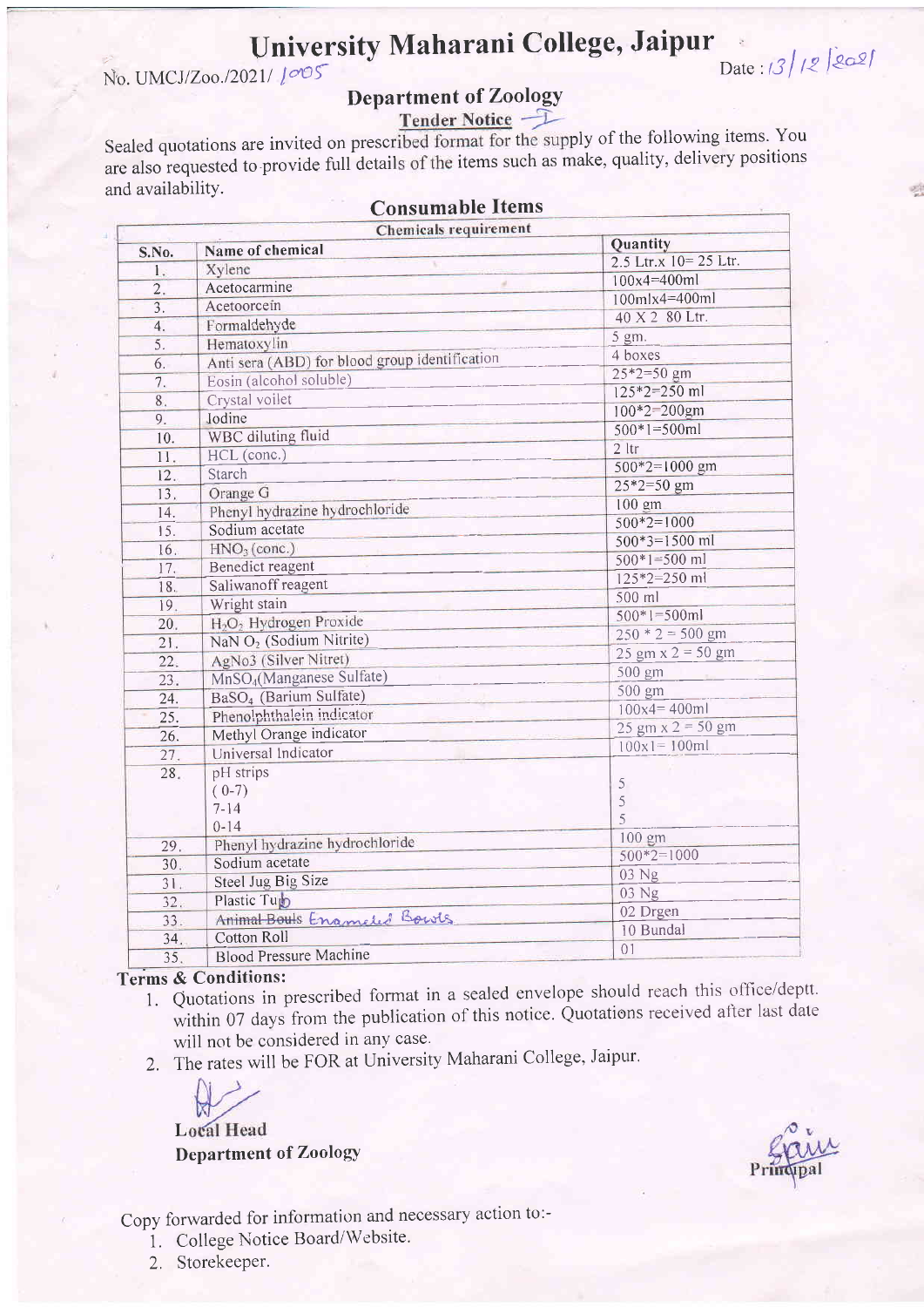#### vi sity resultu  $\sim$  villeges valle  $\frac{d}{d}$ Date: 13/12/2021

No. UMCJ/Zoo./2021/  $1005$ 

### Department of Zoology

Sealed quotations are invited on prescribed format for the supply of the following items. You are also requested to provide full details of the items such as makg, quality, delivery positions and availability.

|                                                                                                                                                                                                                                                                                             | <b>Consumable Items</b>                                                             |                     |
|---------------------------------------------------------------------------------------------------------------------------------------------------------------------------------------------------------------------------------------------------------------------------------------------|-------------------------------------------------------------------------------------|---------------------|
|                                                                                                                                                                                                                                                                                             | <b>Slide Preparation material</b>                                                   |                     |
| <b>Item</b>                                                                                                                                                                                                                                                                                 | Quantity required                                                                   |                     |
| Hydra                                                                                                                                                                                                                                                                                       | 10 Vials                                                                            |                     |
| Euglena                                                                                                                                                                                                                                                                                     |                                                                                     | 10 Vials            |
| Nereis parapodia                                                                                                                                                                                                                                                                            |                                                                                     | 10 Vials            |
| Heteronereis parapodia                                                                                                                                                                                                                                                                      |                                                                                     | 10 Vials            |
| Sponge spicules                                                                                                                                                                                                                                                                             |                                                                                     | 10 Vials            |
| Grasshopper testis                                                                                                                                                                                                                                                                          |                                                                                     | 10 Vials            |
| Developmental stages of Frog-<br>1. EGGS<br>2. 2- Cell Stage<br>3. Blastula<br>4. Gastrula (Yolk Plug Stage)<br>5. Neurela Stage<br>6. Tail Bud Stage<br>Internal Gill Stage<br>7.<br>External Gill Stage<br>8.<br>9. Hindlimb Stage<br>10. Stumpy Tail Tadpole<br>11. Mature Tadpole Larva |                                                                                     | All 02 Vials        |
| 12. Toad<br>Perement Slide<br>1. Pediculus (Head Louse) W.M. &<br>Glochidium larva<br>2.<br>3 <sub>1</sub><br>Crustacean larva<br>A. Metanauplius<br>B. Megalopo<br>C. Phyllosoma                                                                                                           | 02 sets each<br>02 sets each<br>02 sets each<br>02 sets each                        |                     |
| Bone cutter                                                                                                                                                                                                                                                                                 |                                                                                     | 25                  |
| Test tube holder                                                                                                                                                                                                                                                                            | 20                                                                                  |                     |
| Test tubes                                                                                                                                                                                                                                                                                  | 05 pkt (All Size)                                                                   |                     |
| Whatmann filter paper round                                                                                                                                                                                                                                                                 |                                                                                     | 10 pkt.             |
| Plane Filter Paper                                                                                                                                                                                                                                                                          |                                                                                     | 04 Rim              |
| Plane Slide                                                                                                                                                                                                                                                                                 |                                                                                     | $50 X 3 = 150$ Pkt. |
| Cover Slip                                                                                                                                                                                                                                                                                  | 18 X 18 mm = 150 Pkt.                                                               |                     |
| Droppers (all sizes) (3-3-3 Pkt.)                                                                                                                                                                                                                                                           | 108 Ng                                                                              |                     |
| Watch glasses                                                                                                                                                                                                                                                                               | 50 pkt                                                                              |                     |
| Bones                                                                                                                                                                                                                                                                                       | articulated skeleton of each frog,<br>varanus, fowl, rabbit                         | $1$ (one full)      |
|                                                                                                                                                                                                                                                                                             | disarticulated bones as girdles,<br>vertebrae, limbs and ribs of Frog<br>and Rabbit | 4 sets              |
| <b>Preserved Animals required</b>                                                                                                                                                                                                                                                           |                                                                                     |                     |
| <b>EARTHWORM</b>                                                                                                                                                                                                                                                                            | 300                                                                                 |                     |
| PRAWAN                                                                                                                                                                                                                                                                                      | 300                                                                                 |                     |
| PILA                                                                                                                                                                                                                                                                                        |                                                                                     | 200                 |
| LABEO                                                                                                                                                                                                                                                                                       |                                                                                     | 250                 |

1. Quotations in prescribed format in a sealed envelope should reach this office/deptt. within 07 days from the publication of this notice. Quotations received after last date will not be considered in any case.

2. The rates will be FOR at University Maharani College, Jaipur.

**Local** Head Department of Zoology

Copy forwarded for information and necessary action to:-

- l. College Notice Board/Website.
- 2. Storekeeper.

!)':